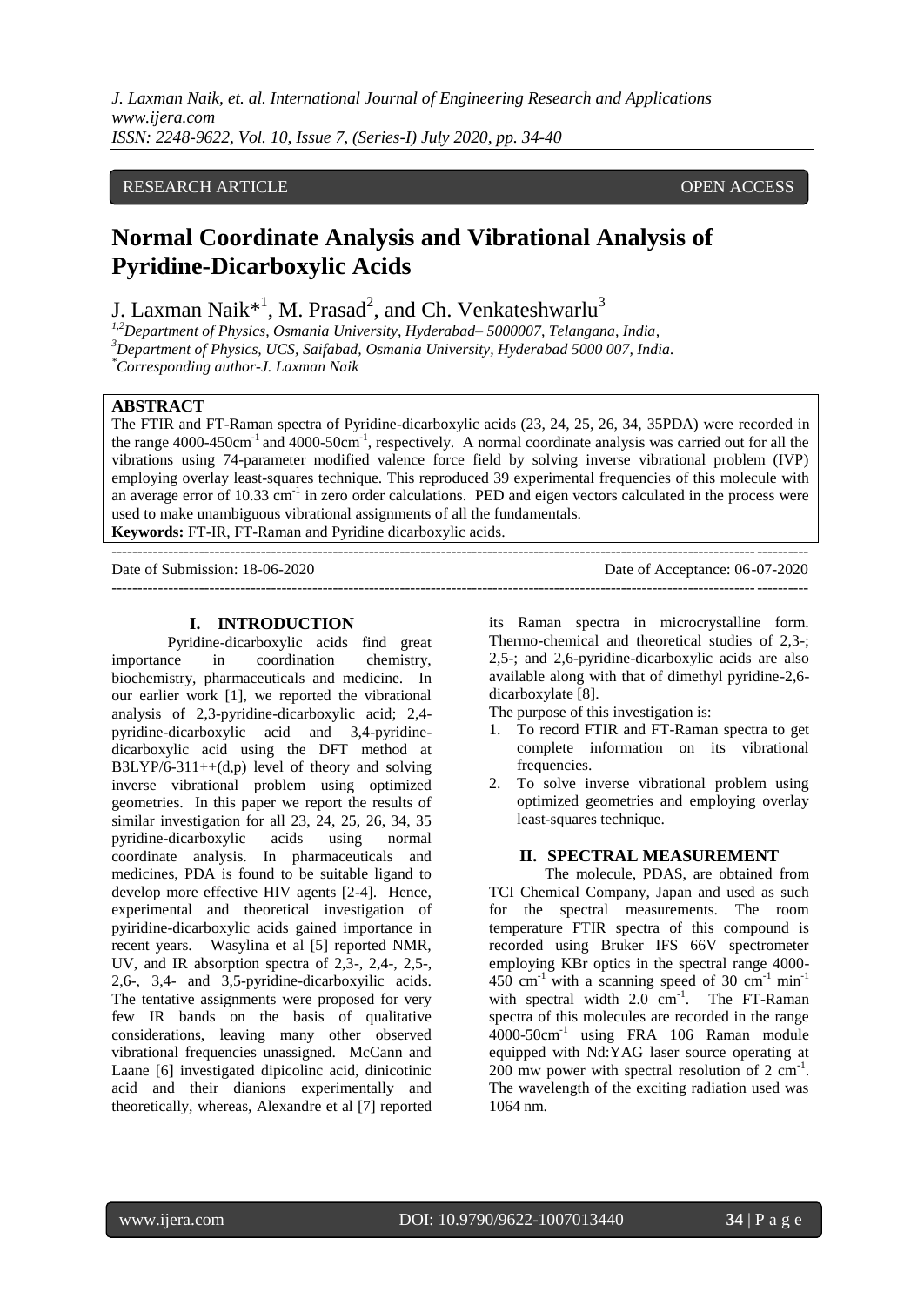*J. Laxman Naik, et. al. International Journal of Engineering Research and Applications www.ijera.com ISSN: 2248-9622, Vol. 10, Issue 7, (Series-I) July 2020, pp. 34-40*



**Fig. 1(a & b) represents the FTIR and FT-Raman spectra of Pyridine-2,3-dicarboxylic acid**

#### **III. NORMAL COORDINATES ANALYSIS OF PDAS**

As emphasized in literature [9,10], it is very essential to carry out a rigorous mathematical treatment of vibrational spectra for complete understanding of the vibrational modes. Hence, we approach normal coordinate analysis methods of the six molecules namely,

- a. Pyridine-2,3-dicarboxylic acid (23PDA),
- b. Pyridine-2,4-dicarboxylic acid (24PDA),
- c. Pyridine-2,5-dicarboxylic acid (25PDA),
- d. Pyridine-2,6-dicarboxylic acid (26PDA),
- e. Pyridine-3,4-dicarboxylic acid (34PDA), and
- f. Pyridine-3,5-dicarboxylic acid (35PDA),

for which the author has recorded the vibrational spectra, has been undertaken. The aim is to obtain a single force field for the six molecules using frequencies in overlay technique proposed by Synder and Schachtschneider [11] and to use the results in order to characterize the frequencies. The structure of Pyridine di-carboxylic acid is shown in the fig.2.





where  $R^{\prime}$   $\sim$   $\overline{OH}$  function represents acid group in the structure. 1. 23PDA :  $X_2 = X_3 = R$  and  $X_4 = X_5 = X_6 = H$ 

| 2. 24PDA | : $X_2 = X_4 = R$ and $X_3 = X_5 = X_6 = H$ |
|----------|---------------------------------------------|
| 3.25PDA  | : $X_2 = X_2 = R$ and $X_3 = X_4 = X_6 = H$ |
| 4.26PDA  | : $X_2 = X_2 = R$ and $X_3 = X_4 = X_5 = H$ |
| 5.34PDA  | : $X_3 = X_2 = R$ and $X_2 = X_5 = X_6 = H$ |
|          |                                             |

#### 6. 35PDA :  $X_3 = X_2 = R$  and  $X_2 = X_4 = X_6 = H$

## **IV. CHOICE OF FORCE CONSTANTS AND THEIR REFINEMENT**

A comparison of the vibrational frequencies of the title compounds reveals close similarity in the magnitudes of the frequencies of similar modes in spite of the fact that the substituent's are different and occupy different

positions. Hence, force constants corresponding to common groups are expected to be transferable among these molecules. This indicates the possibility of obtaining a common force field for the molecules under investigation. Based on these considerations a valence force field is chosen for

,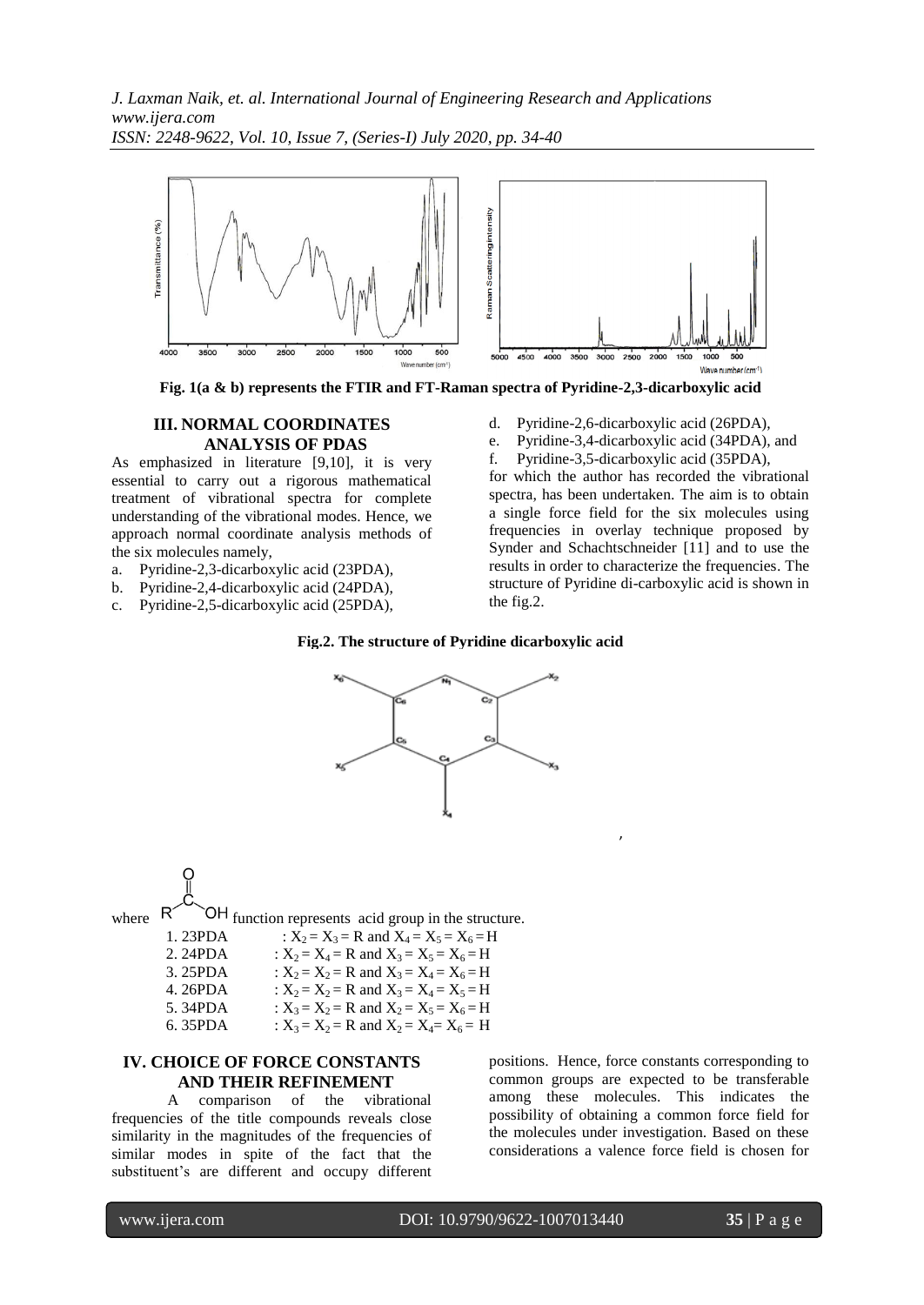making normal coordinate analysis of this set of molecules.

The reasons for using a valence force field rather than a Urey–Bradley force field are:

(a) In the present state of our knowledge, a dynamic model based solely on the forces acting through the bond system seems more readily interpretable in chemical terms, particularly for complex molecules of low symmetry (1).

(b) In a study on the planar vibrations of the chlorinated benzenes, Scherer concluded that a 26– parameter valence force field led to a significantly better frequency fit than a 38–parameter Urey– Bradley force field.

(c) The potential energy distribution (PED) obtained on the basis of valence force field shows remarkable stability for the variation of both diagonal and interaction valence type constants [12, 13]. Hence it can be used as a reliable means of quantifying the vibrational modes.

(d) It is in line with the attempts being made to find a few hundred constants that can explain the spectra of a few thousands molecules [14] and

(e) It affords easy comparison with similar studies on other substituted benzenes [15-17] .

As such the C–C, C–N, C–H, C-C<sub> $\alpha$ </sub>, C<sub> $\alpha$ </sub>=O, C<sub> $\alpha$ </sub>-O, O-H, CCC, CNC, NCC, CCH, NCH, CC<sub>a</sub>- $O, CC_a = O, OC_a = O, C_a - OH, CCC_a$  and  $NCC_a$ diagonal force constants are chosen to be the same irrespective of position of substitution. The difference in positions is taken into account by suitable interaction constants. It is well known that significant interaction constants are obtained only for neighboring coordinates [18].

Therefore 74-element valence force field is employed for the normal coordinate analysis of inplane and out-of-plane vibrational modes. This modified valence force field can be represented by the following equation for in-plane and out-ofplane vibration.

Fig.3: shows that Definition of in-plane out-ofplane internal coordinates in Pyridine-2,3 dicarboxylic acid where as fig.4- shows that Numbering of valence internal co-ordinates for Pyridine-2,3-dicarboxylic acid and numbering of redundant free internal co-ordinates (after removing redundancies around the ring carbon atom).

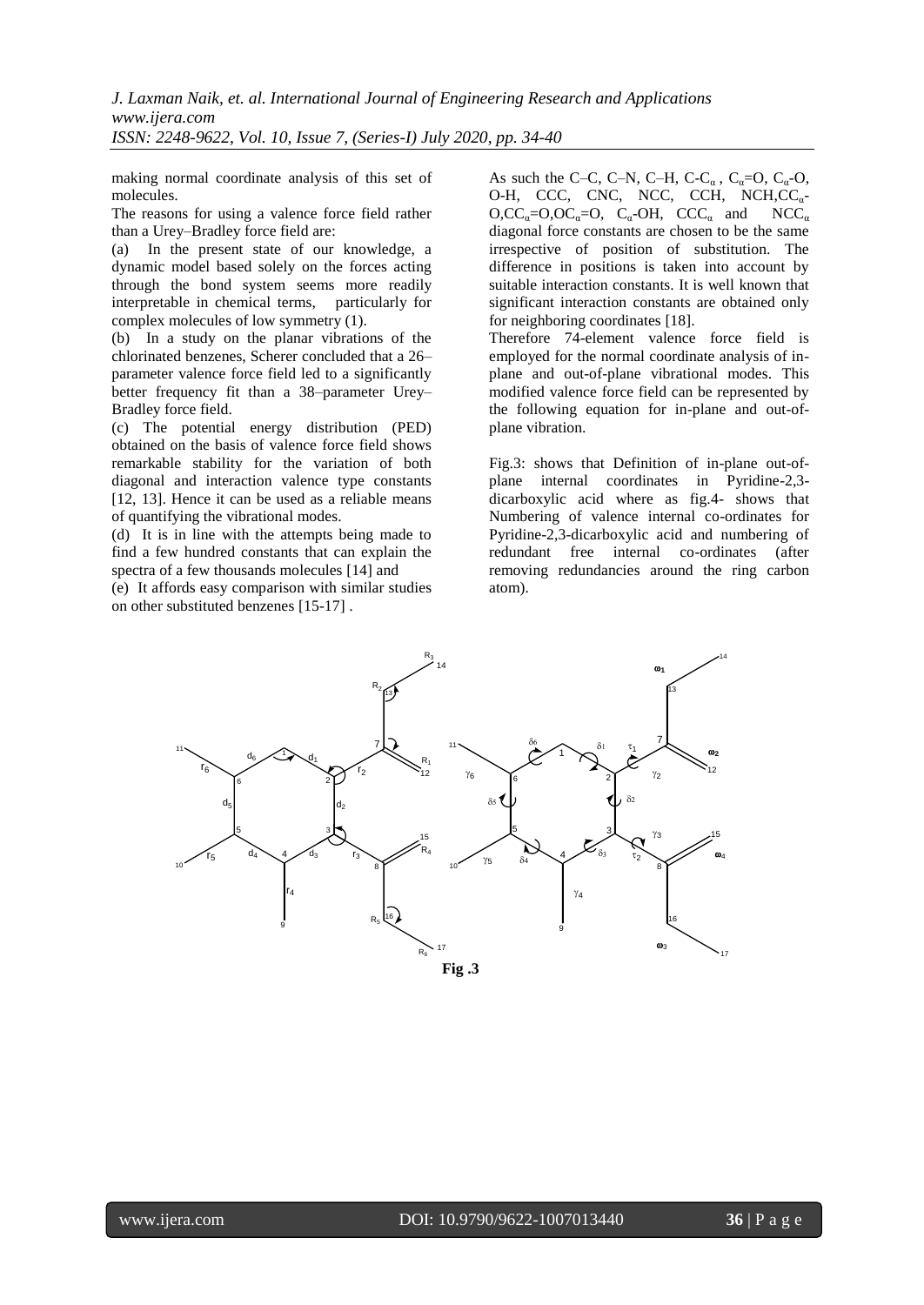*J. Laxman Naik, et. al. International Journal of Engineering Research and Applications www.ijera.com ISSN: 2248-9622, Vol. 10, Issue 7, (Series-I) July 2020, pp. 34-40*



#### **V. VIBRATION ASSIGNMENTS**

A better understanding of various groups involved in any particular mode corresponding to a given frequency can now be obtained by a study of the PED among the various force constants.

The observed and calculated (NCA and DFT) frequencies of 23PDA, 24PDA, 25PDA, 26PDA, 34PDA and 35PDA, are presented in the vibrational assignments. The frequencies are assigned to different vibrational modes using the potential energy distribution (PED) and eigen vectors obtained in the computations. The vibrations are represented in Wilson's notation [19] following the suggestions made by Varsanyi for 1,2,3-tri light and 1,2,4-tri light and 1,3,5-tri light substituted benzenes [See Ref. 20, pp. 298, 323 and 280], respectively. It can be understood from Tables from 4.13 to 4.17 that the calculated frequencies obtained by normal coordinate analysis method are in good agreement with experimental frequencies and DFT. PED shown in these tables is obtained from the results of NCA method. The assignments presented in these tables are selfexplanatory and the discussion is confined to some of the important vibrational modes only.

#### **i) C-C and C-N stretching vibrations**

The modes 1, 8a, 8b, 14, 19a and 19b (Wilson's notation is used for benzene ring modes, see Ref. 4) are known as C-C stretching vibrations in benzene and its derivatives. The molecules under investigation consist one nitrogen atom and five carbon atoms in aromatic nucleus. Hence, we get four C-C and one C-N stretching vibrations for the molecules under investigation. The modes 8a,

14, 19a and 19b designate the C-C stretching vibrations, whereas, the modes 1 and 8b represent C-N stretching vibrations in these molecules. Mode 1 is highly sensitive to the nature of the substituent and hence classified as ring vibration. Further, mode 14 is observed to have considerable mixing with C-H in-plane bending vibration 3. Hence, only the modes 8a, 19a, 19b and 8b are discussed in this section by deferring the discussion of modes 1 and 14 to appropriate sections to a later stage. For the molecules 23PDA, 24PDA, 25PDA, 26PDA, 34PDA and 35PDA, the modes 8a and 8b are expected around  $1600 \text{ cm}^{-1}$ . The higher frequency has PED to the extent of 63%, 47%, 51%, 71%, 49% and 50% from C-C stretching character and the remaining PED comes from  $C-C_{\alpha}$ stretching mode 7b and ring vibrations in 23PDA, 24PDA, 25PDA, 26PDA, 34PDA and 35PDA, respectively. The lower frequency is a C-N stretching mode to the extent of 55%, 33%, 34%, 56%, 46% and 41% in these molecules and mixes with  $C-C_{\alpha}$  stretching vibration and C-H in-plane bending vibration. Hence, the absorptions near 1603, 1638R, 1622R, 1642R, 1640 and 1610 cm-1 , are assigned to C-C stretching vibration 8a and bands near 1583, 1609, 1609, 1574, 1592 and 1591C  $cm^{-1}$  are ascribed to C-N stretching vibration 8b in 23PDA, 24PDA, 25PDA, 26PDA, 34PDA and 35PDA, respectively. Modes 19a and 19b are expected in the spectral range 1400-1500 cm-1 in benzene and its derivatives. The higher frequency is a C-C stretching mode to the extent of 71%, 31%, 35% ,70% 32% and 36% and has a good amount of mixing from  $C-C_{\alpha}$  stretching vibration, whereas, the lower frequency exhibits C-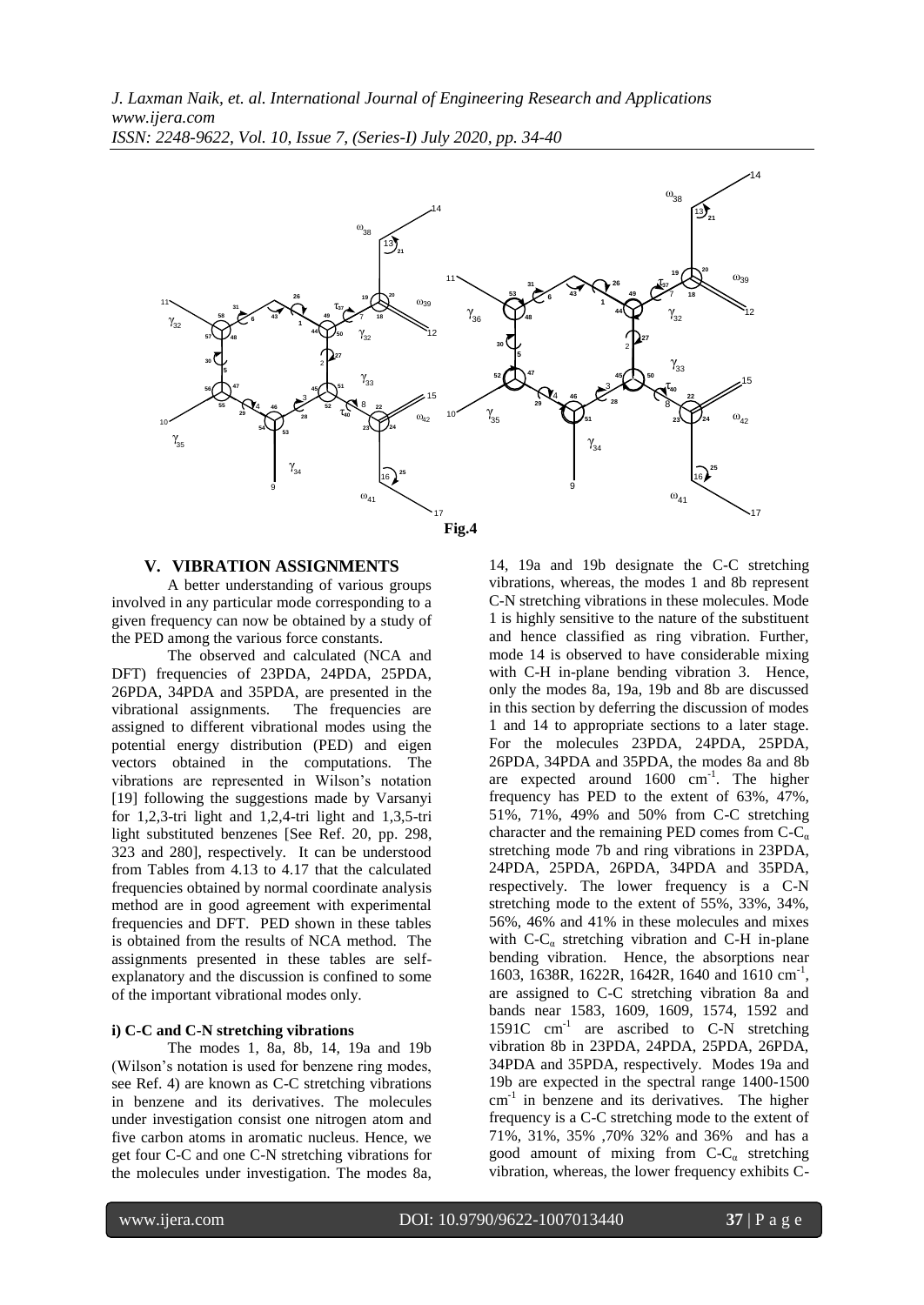C stretching character to the extent of 51%, 55%, 50%, 59%, 28%; and 58% mixes with C-H inplane bending vibration. Hence, the frequencies near 1528C, 1519, 1519, 1455, 1478 and 1537C  $cm<sup>-1</sup>$  are assigned to mode 19a and the absorptions around 1494, 1464, 1464, 1415, 1437 and 1466 cm<sup>-1</sup> are attributed to mode 19b in 23PDA, 24PDA, 25PDA, 26PDA, 34PDA and 35PDA, respectively. C-C and C-N stretching vibrations of above molecules are good agreements in the literature of P. Koczon and his co-workers [21].

## **ii) Mode 14 and C-H in-plane bending vibrations**

The assignment of mode 14 (the Kekule mode) in which alternate C-C bonds either increase or decrease, is usually difficult as the highest C-H in-plane bending vibration 3 appears in its vicinity around 1000-1300 cm-1 **[**22-25]. According to the DFT and NCA calculations, the bands observed at 1277 and 1268C cm<sup>-1</sup>; 1248R and 1251C cm<sup>-1</sup>; 1270 and 1267C; 1264 and 1265C; 1263\* and 1276C;1266 and1267C cm -1 , in 23PDA, 24PDA, 25PDA, 26PDA, 34PDA and 35PDA, respectively exhibit strong mixing between the modes 14 and 3. Hence, it is difficult to make an unequivocal choice for their assignment. However, R indicates Raman shift, \* indicates DFT value, and C indicates calculated value in NCA considering the highest PED contribution, the bands near 1277, 1248R, 1270, 1264, 1276C and 1266 cm<sup>-1</sup>, which have 70%, 64%, 70%, 69%, 80% and 65% PED from C-C stretching character in these molecules can be attributed to mode 14. It seems reasonable as these frequencies fall in the range 1230-1330 cm<sup>-1</sup> proposed for mode 14 by Varsanyi in 1,2,3-trisubstituted benzenes [see Ref. [20] pp 298]. The C-H in-plane bending vibrations are designated as mode 3, 9b and 18a in 23PDA, 26PDA and modes 3, 18a and 18b in 24PDA, 25PDA, 34PDA and 35PDA.In aromatic compounds, they generally appear in the spectral region  $1000-1300$   $cm^{-1}$ .

Based on the calculations, the bands near 1232, 1232, 1228R, 1238C, 1250 and 1215 cm<sup>-1</sup>, which have 50%, 38%, 41%, 56%, 58% and 41% C-H in-plane bending character, are assigned as mode 3, respectively in these molecules. The absorptions near 1130 and 1173; 1162 and 1175 cm-1 , are assigned to modes 9b and 18a in 23PDA, 26PDA, whereas the bands near 1118R and 1187 cm-1 ; 1138R and 1187; 1117R and 1161; 1055 and 1162 cm-1 , are ascribed to modes 18a and 18b in 24PDA, 25PDA, 34PDA and 35PDA, respectively. Both these vibrations mix with C-N stretching mode 1in 23PDA, 26PDA; C-C stretching mode in 24PDA, 25PDA, 34PDA and 35PDA.

## **iii)** Vibrations of C-C<sub>*a*</sub> (bond between pyridine **and acid groups)**

Modes 7b and 20a in 23PDA and 26PDA; and 7b and 13 in 24PDA, 25PDA, 34PDA and 35PDA, designate the two  $C-C_{\alpha}$  stretching vibrations, whereas the modes 9a and 18b in 23PDA and 26PDA; and 9a and 15 in 24PDA, 25PDA, 34PDA and 35PDA, represent the corresponding in-plane bending vibrations. The pair of frequencies near 1037 and 1307 cm<sup>-1</sup>; 1006R and 1301C cm<sup>-1</sup>; 1020R and 1304C cm<sup>-1</sup>; 996 and 1299 cm<sup>-1</sup>; 1072 and 1305C cm<sup>-1</sup>; 1034R and 1305R are assigned to  $C-C_{\alpha}$  stretching vibrations in 23PDA, 24PDA, 25PDA, 26PDA, 34PDA and 35PDA, respectively based on the results of DFT and NCA calculations. The lower frequency has PED to the extent of 46%, 42%, 40%, 49%, 37% and 40% whereas, the higher frequency has 48%, 45%, 46%, 51%, 41% and 43%, PED from  $C-C_{\alpha}$  stretching character. Both these modes mix with C-C and  $C_{\alpha}$ -O stretching vibrations in these molecules.The pair of frequencies near 101R and 227R cm<sup>-1</sup>; 110C and 226R cm-1 ; 110R and 263R cm-1 ; 210R and 310R cm<sup>-1</sup>; 101R and 211R cm<sup>-1</sup>; 201R and 330R cm<sup>-1</sup>, are assigned to  $C-C<sub>a</sub>$  in-plane bending modes, respectively in 23PDA, 24PDA, 25PDA, 26PDA, 34PDA and 35PDA.

The two out-of-plane bending vibrations associated with  $C-C_{\alpha}$  bonds are designated as modes 10b and 17b in 23PDA and 26PDA; and 10b and 17a in 24PDA, 25PDA, 34PDA and 35PDA. The frequencies near 160R and 122R  $cm^{-1}$ ;  $187R$  and  $135R$  cm<sup>-1</sup> are assigned to the modes 10b and 17b in 23PDA and 26PDA. The frequencies near 178R and 130C; 163C and 128R; 185 and 142R; 189R and 137R are assigned to the modes 10b and 17a in 24PDA, 25PDA, 34PDA and 35PDA, respectively. It is evident from assignment that these modes mix with several other vibrations.

# **iv) Ring vibrations**

The four ring vibrations 1, 6a, 6b and 12 are sensitive to the position and the nature of the substituent, which makes their correlation with corresponding benzene modes very difficult. Hence, they were identified and assigned from careful consideration of their characteristic eigen vector distribution following Patel et al [27].

According to normal coordinate analysis, the absorptions near  $353R$  and  $460 \text{ cm}^{-1}$ ;  $346R$  and 422R cm-1 ; 360R and 496; 395R and 441; 330R and 422R; and 330R and 532 and 476  $cm^{-1}$  are assigned to modes 6a and 6b, in 23PDA, 24PDA, 25PDA, 26PDA, 34PDA and 35PDA, respectively. As evident from Tables 4.14 to 4.19, they mix with several other modes. In spite of this mixing, these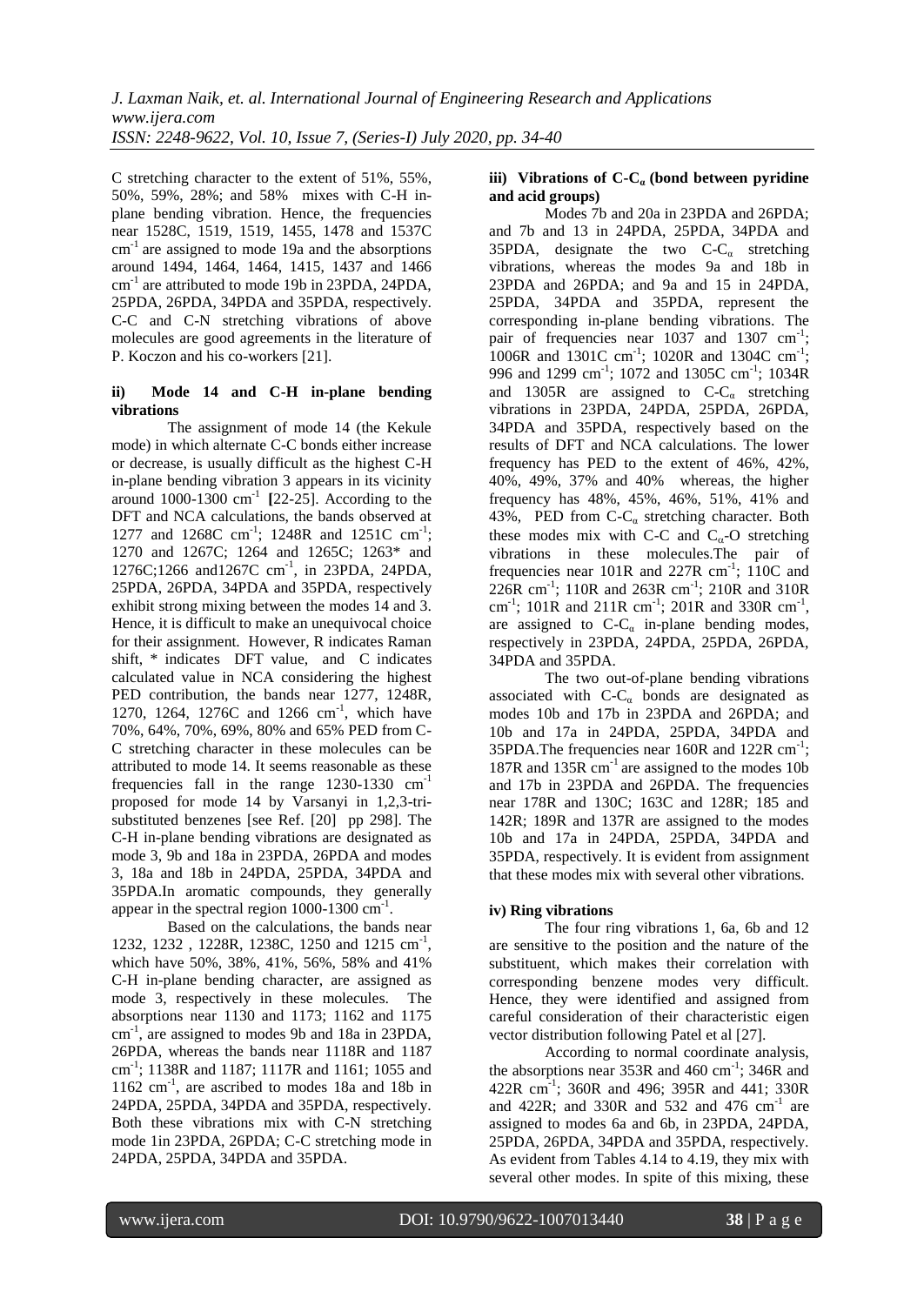vibrations retain their essential CCC bending character in the appropriate ratio for these modes. According to the calculations, the ir absorptions near 768,728, 693, 752, 771 and 752 cm<sup>-1</sup> are assigned to mode 12 in these molecules. These frequencies retain the essential CCC bending nature despite their mixing with several other vibrational frequencies. In benzene, mode 1 at 990 cm<sup>-1</sup> is a pure C-C stretching vibration as it is totally symmetric and widely separated from C-H stretching modes. Hence, the band near 823, 807, 807, 800R , 1033 and 801 cm-1 , which have PED to the extent of 63%, 75% , 75%, 60% ,68% and 71%, from C-N stretching character, are ascribed to mode 1 in 23PDA, 24PDA, 25PDA, 26PDA, 34PDA and 35PDA, respectively. They mix with mode 12 in three molecules under investigation.

## **a) Ring torsions**

The ring torsions are designated with modes 4, 16a and 16b in benzene and its derivatives. In mode 4, alternate CCCC torsion angles either increase or decrease. In mode 16a, these angles change in the ratio  $+2$ ,  $-1$ ,  $-1$ ,  $+2$ ,  $-1$ ,  $-1$ 1, whereas in mode 16b, they change in the ratio 0,  $+2$ ,  $-2$ ,  $0$ ,  $+2$ ,  $-2$ . Thus, according to the calculations, the frequencies near 741C, 764, 764, 701, 808 and 771C  $cm^{-1}$ , are assigned as mode 4 in 23PDA, 24PDA, 25PDA, 26PDA, 34PDA and 35PDA, respectively. It has 37%, 51%, 63%, 35%, 44% and 35% PED from ring torsion character and mixes with C-H out-of-plane bending vibrations in three molecules investigated here. The ir absorptions near 612, 693, 563, 647, 677 and 677R cm-1 having 34%, 36% , 39%, 31% 73% and 24% ring torsion character are attributed mode 16a, whereas, the frequencies around 414R, 467, 440R, 480R , 417C, and 496 cm-1 , which have 71%, 41%, 51%, 64%, 70% and 68%, PED from ring torsion character are assigned to mode 16b in 23PDA, 24PDA, 25PDA, 26PDA, 34PDA and 35PDA, respectively. These modes mix with several other vibrations as is evident from vibrational assignment. It is seen that mode 4 is the highest ring torsion in the molecules under investigation.

# **v) Vibrations of the acid groups**

There are six in-plane and three out-ofplane vibrations for each of two acid groups in the molecules under study. These are,  $v(C_a=O)$ ,  $v(C_a-$ O),  $\delta(OH)$ ,  $v(O-H)$ ,  $\delta(C_{\alpha}=O)$ ,  $\gamma(C_{\alpha}-O)$ ,  $ω(OH)$ ,  $ω(C<sub>a</sub>=O)$  and  $τ(CC<sub>a</sub>)$ .

# **a) In-plane acid vibrations**

The ir obsorptions near 1714R, 1699, 1790, 1695, 1714 and  $1719 \text{ cm}^{-1}$  are assigned to  $ν(C<sub>α</sub>=O)$  stretching vibration in 23PDA, 24PDA,

25PDA, 26PDA, 34PDA and 35PDA, respectively.They have 82%, 85% ,99%, 92%, 91% and 90% carbonyl stretching character and do not have mixing from any other vibration as is evident from vibrational assignment. The stretching and in-plane bending vibrations,  $v(C_{\alpha}-O)$ and  $\delta$ (OH), of the acid group generally appear in the range  $1200-1450$  cm<sup>-1</sup> depending on whether monomeric, dimeric or other hydrogen bonded species are present. Usually,  $\delta(OH)$  appears at higher frequency than that of  $v(C_{\alpha}-O)$ . Moreover, these bands overlap with other bands that are due to aromatic nucleus or aliphatic chain vibrations making unambiguous assignment difficult. Based on the results of computations, the ir absorptions near 1363, 1407 , 1372R, 1378R, 1364 and 1389R cm-1 are found to have 71%, 80% , 78, 70, 77, 71% PED from δ(OH) character in 23PDA, 24PDA, 25PDA, 26PDA, 34PDA and 35PDA, respectively and hence, they are attributed to δ(OH) vibration. The frequencies near 1329C, 1326R, 1328R, 1328, 1337 and 1368 cm<sup>-1</sup>, having PED to the extent of 28%, 47% , 49%, 48%, 47% and 24%, are assigned to mode  $v(C_\alpha-O)$  in these molecules. These vibrations mix with several other modes as can be seen from vibrational assignment. All benzoic acids, being hydrogen bonded in the solid state, are characterised by a strong ir absorption in the region  $2200-3500$  cm<sup>-1</sup>, attributable to  $v(O-H)$  with a few superimposed maxima that have their origin in C-H stretching vibrations**.** The molecules under investigation are no exception. Thus, the ir absorptions identified near 3453, 3521, 3521, 3568, 3453 and 3436 cm-1 are assigned to mode ν(O-H) in 23PDA, 24PDA, 25PDA, 26PDA, 34PDA and 35PDA, respectively. Based on the calculations, as expected, these modes are pure as they have PED to the extent of 99% from ν(O-H) vibration. Assignment of other vibrations of this group and mixing among them can be seen in vibrational assignment. The band near 651, 676, 676, 681R, 659, 626 cm<sup>-1</sup>, are assigned to  $\delta(C_{\alpha}=O)$  in-plane bending vibration in 23PDA, 24PDA, 25PDA, 26PDA, 34PDA and 35PDA, respectively.Vibrations of the acid groups like  $v(C_{\alpha}=O)$ ,  $v(C_{\alpha}-O)$ ,  $\delta(OH)$ ,  $v(O-H)$ ,  $\delta(C_{\alpha}=O)$ , and  $\gamma$ (C<sub>a</sub>-O), are good agreements in the assignments of K. McCan, and J. Laane [28].

## **v) Out-of-plane acid vibrations**

The pair frequencies near 515 and 438R cm<sup>-1</sup>; 516 and 346 cm<sup>-1</sup>; 516 and 424C cm<sup>-1</sup>; 515 and 431C cm<sup>-1</sup>; 518C and 438C cm<sup>-1</sup>; and, 525C and 468C cm<sup>-1</sup>; are assigned to the  $\omega(OH)_1$  and  $\omega(OH)$ <sub>2</sub> out-plane acid vibrations. These vibrations having PED to the extent of 56%, 37% , 36%, 61%, 58% and 55% for  $\omega(OH)$ <sub>1</sub>, whereas extent of